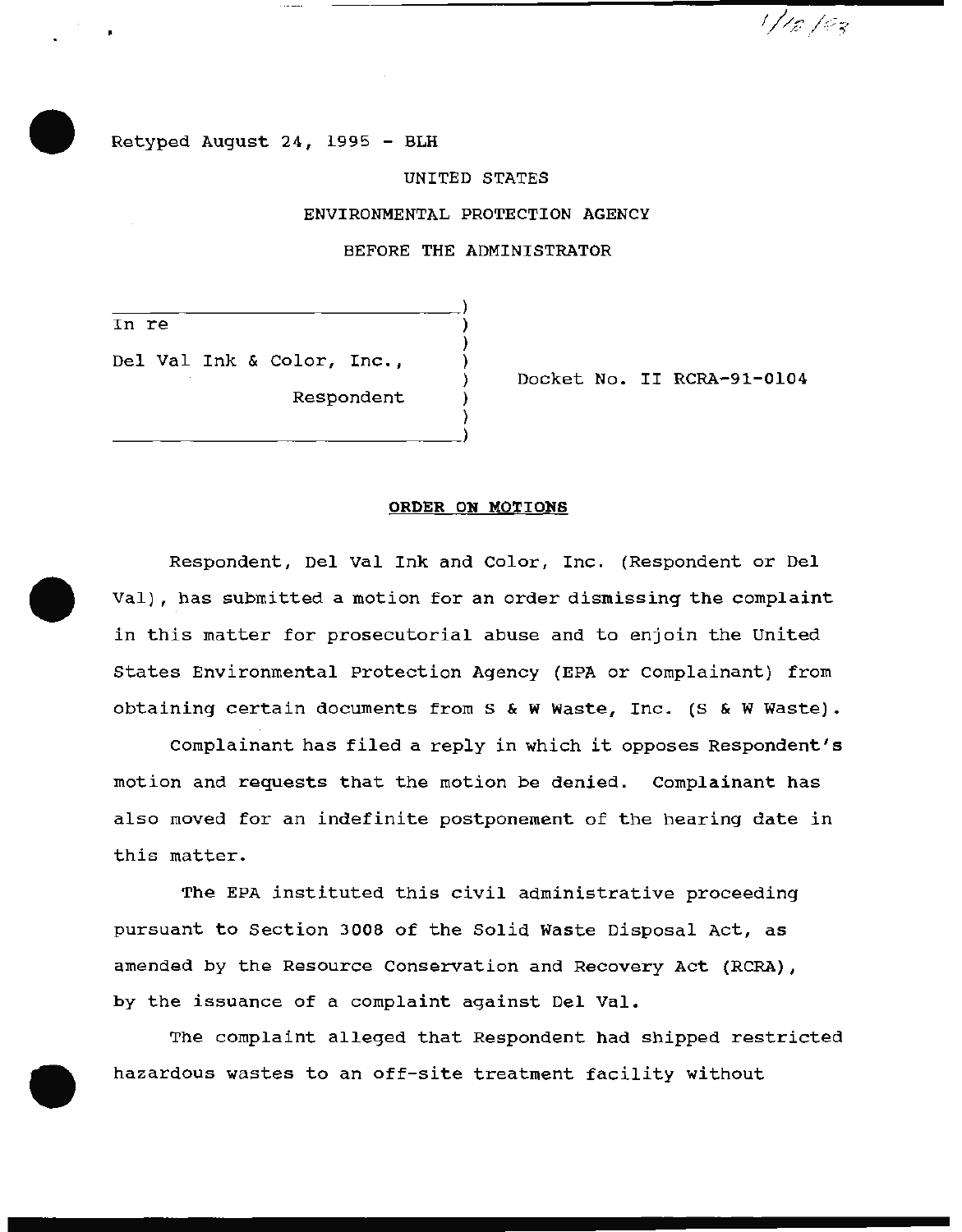notifying the off-site treatment facility in writing of the appropriate treatment standards and that Respondent failed to accurately classify by hazardous waste number the hazardous waste on certain of its hazardous waste manifests. Respondent has asserted that it complied with applicable RCRA notification requirements regarding the off-site treatment of hazardous waste, segregated its hazardous waste, and properly classified its hazardous waste on the appropriate manifests.

The parties filed their prehearing exchanges in November, 1991. On motion of Complainant, the EPA's prehearing exchange, Complainant, the EPA's prehearing exchange was amended in February of 1992 and in response, the Respondent amended its prehearing exchange in May of 1992.

Some five months after Respondent filed its amended prehearing exchange, Complainant sought further discovery by moving for an order requiring the Respondent in this matter to answer under oath certain written interrogatories because as Complainant put it: "To date, the documentation provided by Respondent to Complainant on these issues has been incomplete and contains a number of significant internal inconsistencies. Complainant therefore has been unable to assess Respondent's management and disposal of its hazardous waste."

By order of October 28, 1992, I denied Complainant's motion for further discovery because it would "unreasonably delay the proceeding" and because the Complainant had "not established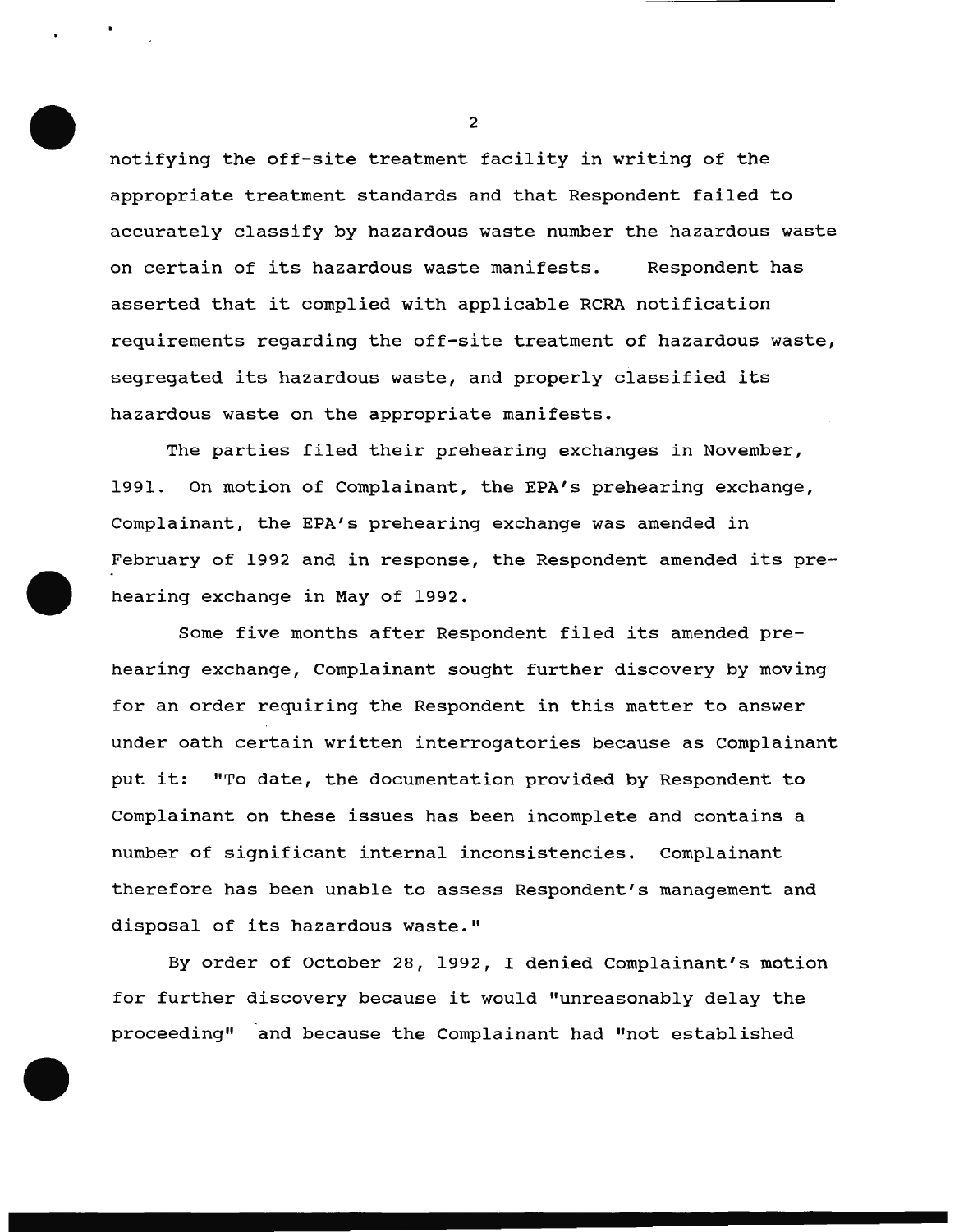that the information being sought has significant probative value with respect to the specific-violations alleged in the complaint."

on November 23, 1992, Issued a notice of prehearing conference and hearing to be held beginning on January 26, 1993.

Respondent's Motion: Del Val now seeks an order dismissing the complaint for prosecutorial abuse and enjoining EPA from obtaining the documents it seeks from S & W Waste by directing the government to withdraw its request.<sup>1</sup>

Respondent contends that EPA's latest attempt to locate information to support its complaint in this matter has crossed the boundary line of good faith prosecution. Complainant "in an clear example of prosecutorial abuse, " is alleged to have bypassed the Consolidated Rules of Practice and circumvented my recent order denying EPA's motion for further discovery by requesting specific information relating to this case directly from S & W Waste, a company engaged by Del Val to handle aspects of Del Val's waste management. Respondent further contends that at all material times EPA has been aware of S & W Waste's involvement and Del Val has

<sup>&</sup>lt;sup>1</sup> Respondent bases its motion upon several provisions in<br>Consolidated Rules of Practice, 40 C.F.R. Part 22. The the Consolidated Rules of Practice, 40 C.F.R. Part 22. Presiding Officer shall have the authority to "[r]ule upon motions ... and issue all necessary orders, "40 C.F.R. Section  $22.04(c)$  (2), and "[d]o all other acts and take all measures necessary for the maintenance of order for the efficient, fair and impartial adjudication of issues arising in proceedings governed by these rules." 40 C.F.R. Section 22.04(c) (10). Pursuant to 40 C.F.R. Section  $22.04(c)$ , "[q]uestions arising at any stage of the proceeding which are not addressed in these rules or in the relevant supplementary procedures shall be resolved at the discretion of the Administrator, Regional Administrator or Presiding Officer, as appropriate."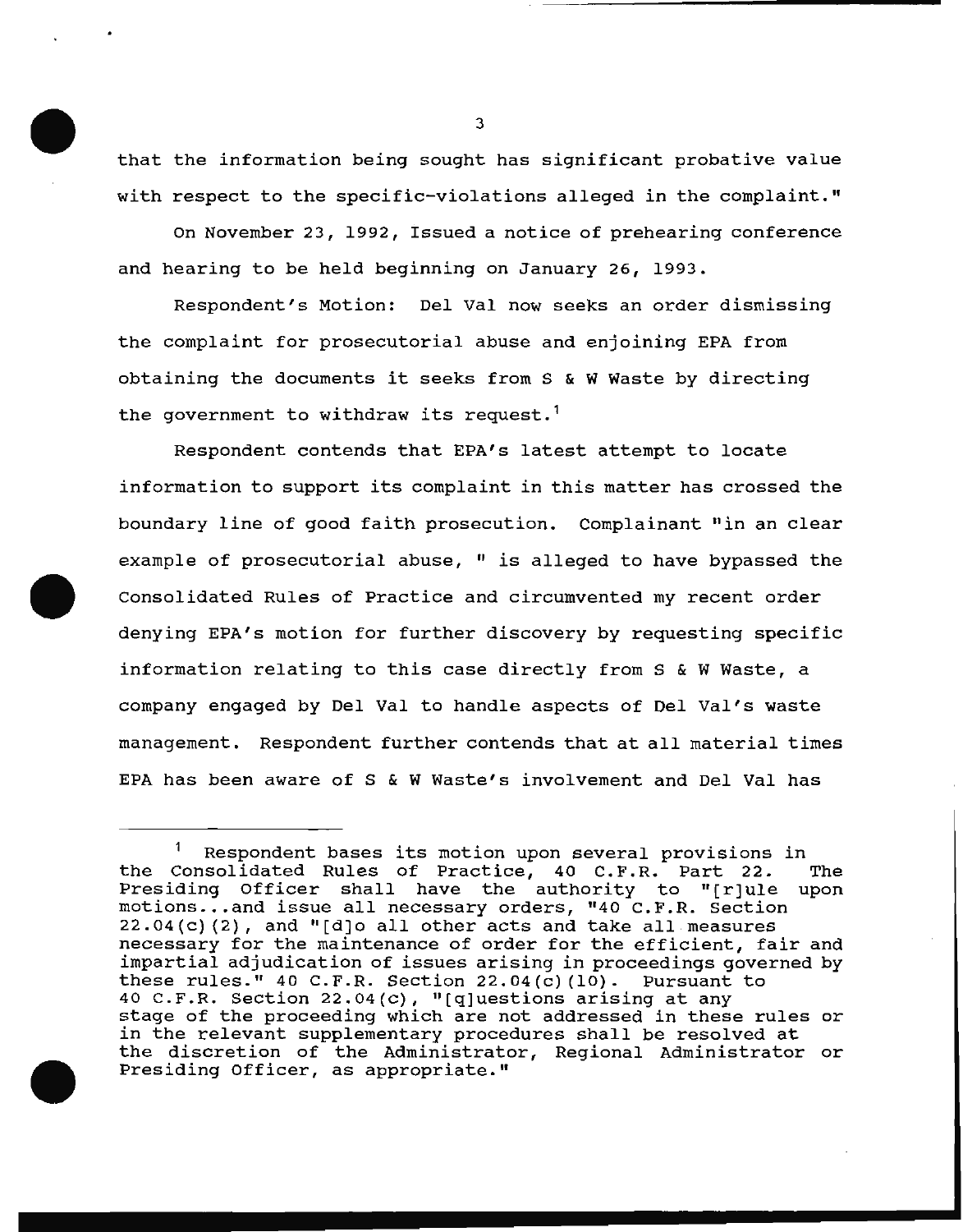previously supplied S & W Waste documents to the EPA and advised the EPA that S & W Waste would be a witness in this matter.

Respondent maintains that "EPA's desperate, bad faith attempts to circumvent... [my order denying further discovery], serves to underscore that EPA cannot support its complaint but lacks the rectitude to admit its error and withdraw the complaint. Under such circumstances, dismissal is warranted."

Complainant's Response and Complainant's Motion: Complainant asserts that it has honored my order by not seeking further discovery from Respondent. Complainant has not communicated or attempted to communicate with Respondent or either its witnesses regarding this matter since the January 30, 1992 settlement conference, at which Respondent's counsel were present. Complainant maintains that it was not sought information for which a privilege exists.

As for Respondent's claim that "S & W Waste would be a witness in this matter," Complainant submits that according to Respondent's Prehearing exchange Respondent's only witnesses are Frank A. Hamel, Jr., who is identified as president of Del Val Ink and Color, Inc. & David A. Ardito, who is identified as a technical representative of S & W Waste. Assuming that a corporation could be a witness, Respondent did not advertise Complainant that S & W Waste would be a witness in this case, but rather that Mr. Ardito would be a witness.

Complainant emphasize that it did not communicate with Mr. Ardito after he was first names as a witness. Complainant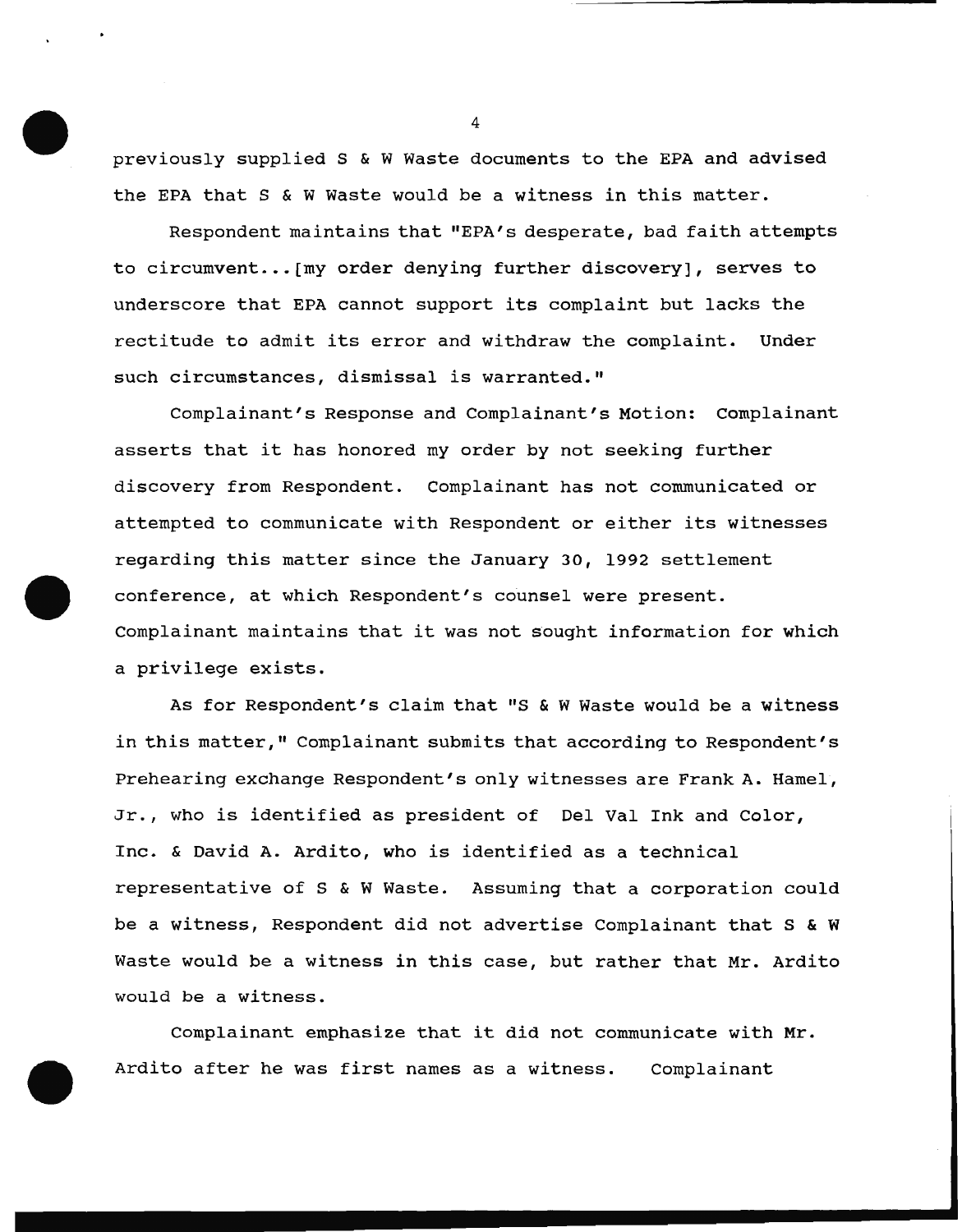states that Respondent has not cited any case law showing that it is improper to talk to a nonparty witness, but it is not even necessary to reach this issue since EPA never approached Respondent's witness.

Complainant admits that it has sought information from S & W Waste (from employees of S & W Waste other than Mr. Ardito) regarding Respondent's hazardous waste activities. However, EPA insists that information from S & W Waste is not immunized under the attorney-client privilege for the simple reason that S & W Waste is not the client of Respondent's counsel in this matter and indeed, S & W Waste is not even a party to this proceedings.

Complainant also maintains that Respondent's argument overlooks the fact that S & W Waste is regulated under RCRA and that EPA representatives are entitled to seek information from it by statue, more particularly be Section 3007 of RCRA, 42 U.S.C. Section  $6927.^2$  Complainant insists that Respondent's argument flies in the face of this statutory authority of EPA.

Finally, Complainant states that S & W Waste manages hazardous waste and is regulated by RCRA. A RCRA permit has be issued to S & W Waste by New Jersey, pursuant to state requirements authorized

<sup>&</sup>lt;sup>2</sup> Section 3007 of RCRA states:

For purposes of developing or assisting in the development of any regulation or enforcing the provisions of this chapter, any person who generates, stores, treats, transport, disposes of, or otherwise handles or has handled hazardous waste shall, upon request of any officer, employee or representative of the EPA, duly designated officer, employee or information relating to such wastes and permit such person at all reasonable times to have access to and to copy all records relating to such wastes. (Emphasis added.)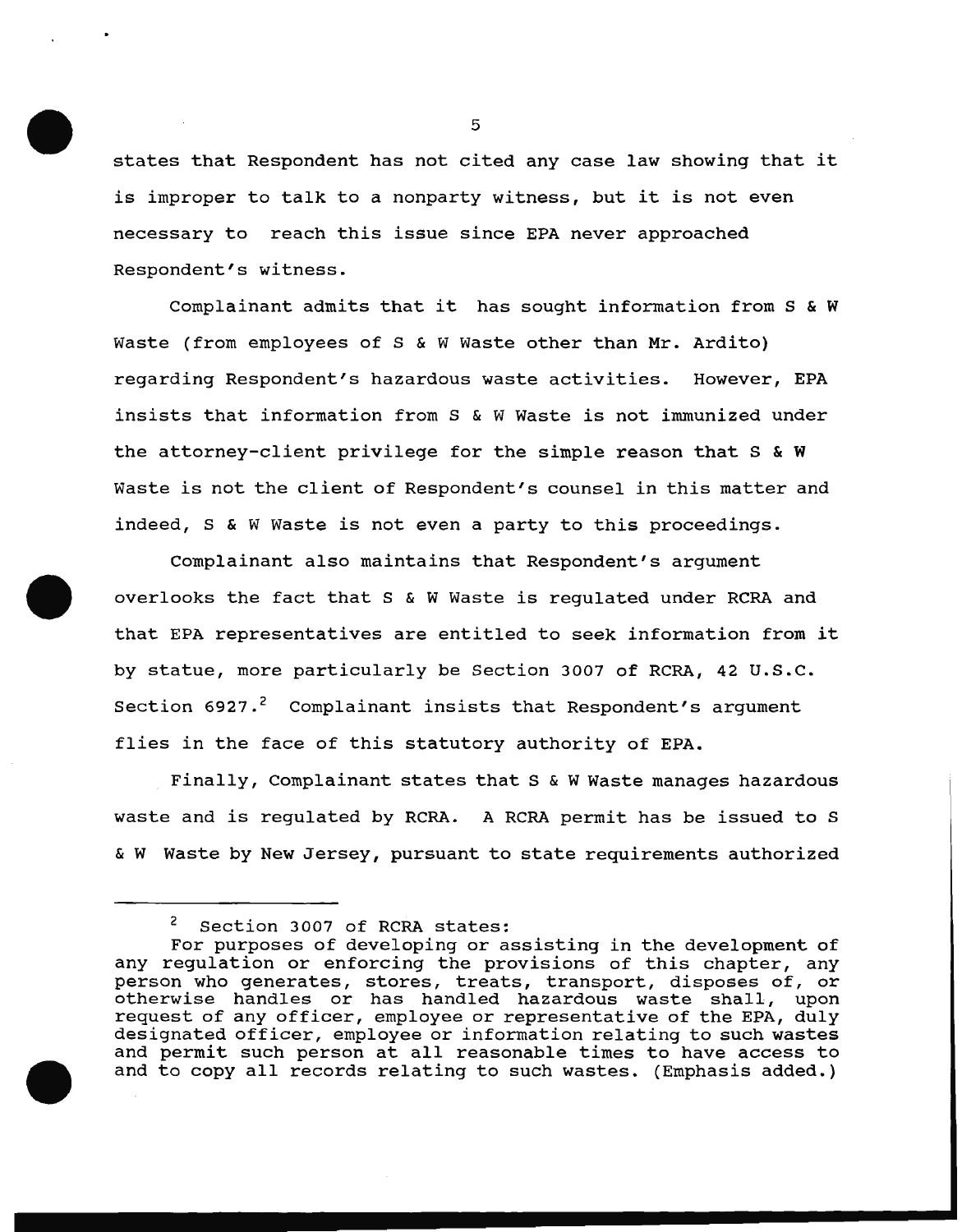by EPA and equivalent to RCRA. The permit requires that S & W Waste receive certain information from concerns such as Del Val and requires that s & W Waste maintain such "monitoring information" for a period of time. "Respondent's immunization of s & W from contacts unable to talk to an entity regulated by it, and being unable to obtain information required to be maintained by permit and relevant to suspected violation of law.

In summary, Complainant asserts that counsel for Respondent confuses who his client is and assumes that his naming of a possible witness from another entity (S & W Waste) supersedes investigative authority conferred upon EPA by Congress. "His fear of the government digging further into the facts leads him to make unjustified claims of impropriety. Respondent refuses to provide information sought from his client and request that S & W Waste refuse to provide information EPA is entitled to by statue, and then challenges the proprietor of the government's inquiry. Respondent's motion is baseless, and should be rejected.

complainant also moves "for indefinite postponement of the hearing date" so that it can "continue its efforts to dig further in the relevant facts" and "to investigate these matters." This would be done "by seeking information that federal statute mandates Complainant have access to."

Complainant's reliance upon Section 3007 of RCRA, 42 u.s.c. Section 6927 is well-taken. The EPA may issue demands for information pursuant to Section 3007 during the pendency of this proceeding, particularly with respect to "persons," such as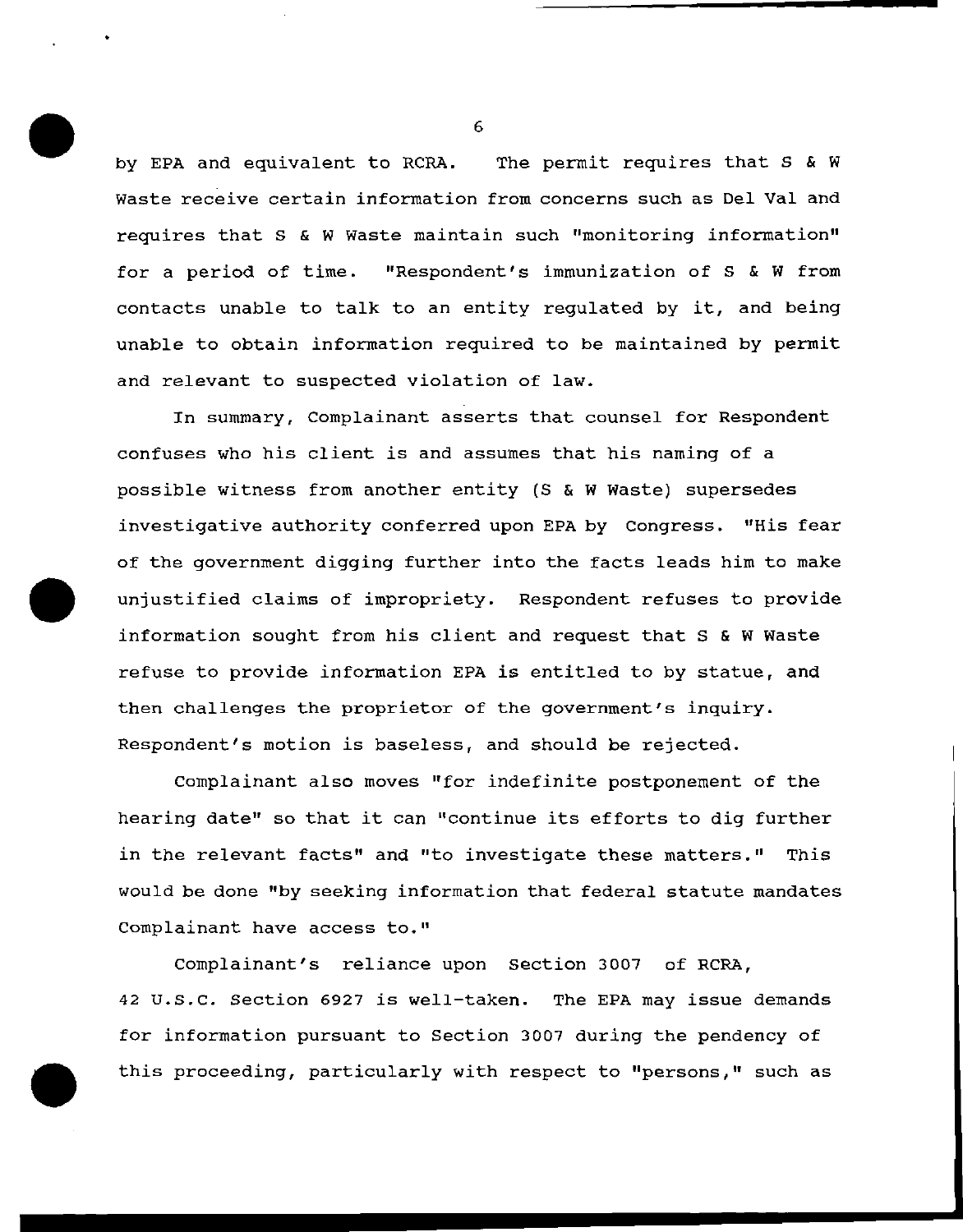s & W Waste, who are not parties to this proceeding; I am without authority to enjoin such action.<sup>3</sup> There is no basis to find that such Section 3007 information requests constitute prosecutorial abuse. Therefore, Respondent's motion to dismiss the complaint and to enjoin EPA from seeking and obtaining such information must be denied.

Complainant's motion for an indefinite postponement of the hearing date in this matter likewise must be denied. Under the Administrative Procedure Act (APA) the Respondent in this case has a right to a hearing and the Agency has a duty to provide a hearing within a "reasonable" time.<sup>4</sup>

In the present matter the question comes down to what sort of delay would be "tolerable." A reasonable delay in these in these proceedings would not prejudice Respondent. On the other hand, the indefinite length of Complainant's open-ended request for a postponement of the hearing is cause for concern. It is possible that such an indefinite delay could result in an

In re Coors Brewing Co., Docket No. RCRA-VIII-90-90, Order on Motions (Jan. 4, 1991) at 28; In re Stanley Plating Co., Inc., 637 F. Supp. 71,72 (D. Conn. 1986).

The APA provides, in pertinent part: "With due regard for<br>convenience and necessity of the parties or their the convenience and necessity of the parties or representatives and within a reasonable time, each agency shall<br>proceed to conclude a matter presented to it." 5 U.S.C. Section proceed to conclude a matter presented to it." 555(b). Furthermore, it provides that on judicial review a court shall "compel Agency action unlawfully withheld or unreasonably delayed." 5 u.s.c. Section 706(1).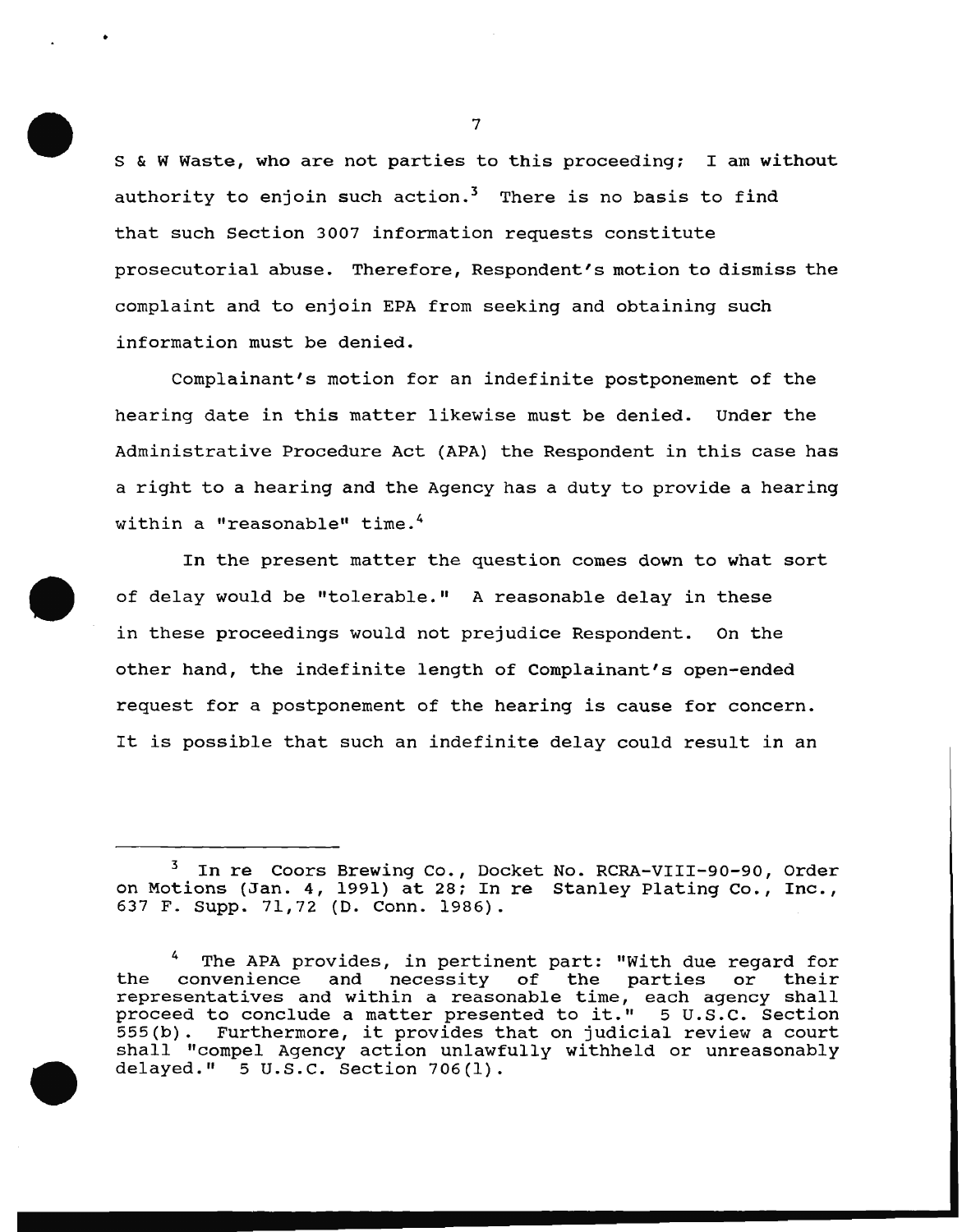"intolerable delay" in providing the hearing to which Respondent is entitled and in concluding this matter.<sup>5</sup>

Moreover, the basis for Complainant's motion, namely further "investigation" of this matter does lend some credence to Respondent's claim that "EPA cannot support its complaint." To further investigate the basis for a complaint some 18 or more months after the complaint had been filed, some 13 months after the prehearing exchanges had been made, and after the date for the hearing had been set, does appear to be moving the cart around before the horse after the journey has begun. Investigations normally precede the issuance of complaints. At the very least, an investigations normally precede the issuance of complaints. At the very least, an investigation to produce evidence sufficient to establish a prima facie case should be completed before a complaint is issued.

In the exercise of my authority pursuant to 40 C.F.R. Section 22.04(c), I hereby cancel the hearing set for January 26-28, 1993. I direct that a telephonic prehearing conference be held pursuant to 40 C.F.R. Section 22.19 no later than January 29, 1993, for the purpose of setting a new date for the hearing in this matter. Such hearing shall be held before April 1, 1993. In the meantime,

Marine Facilities, Inc.; Marine Movements, Inc., Docket No. TSCA-PCB-92-0124 (June 19, 1992}.